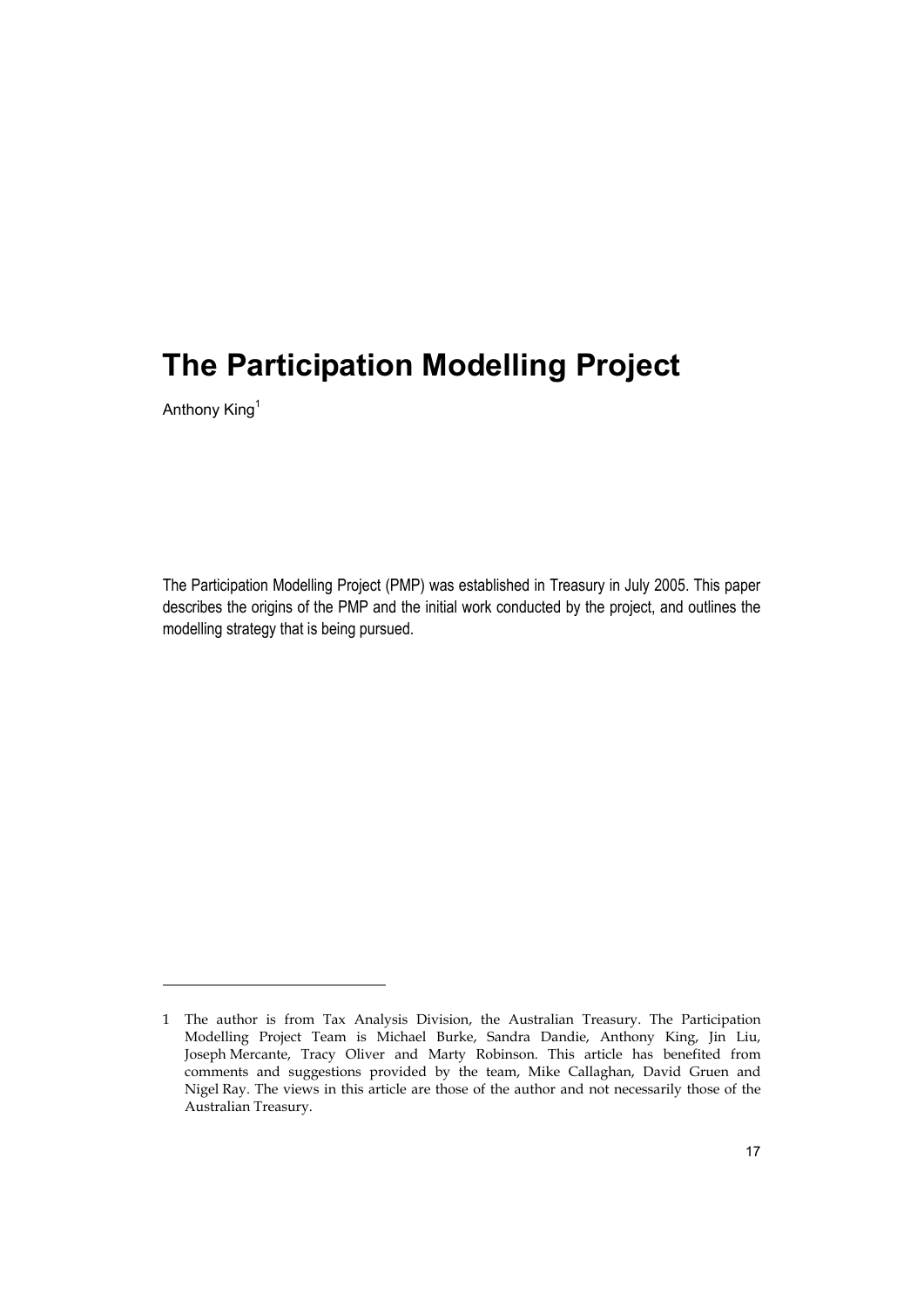# Introduction

The Participation Modelling Project (PMP) was established in Treasury in July 2005, in recognition of the need for enhanced modelling capacity to support the Government's labour force participation agenda.2 The PMP has a broad objective: to establish the capacity within government to identify the likely labour market participation impacts of a range of policy proposals, including personal tax and income support changes.

This paper begins with an account of the impetus for and establishment of the PMP. This is followed by a description of the two main areas of work on initial capacity building undertaken during the first year of the project: a review of Australian estimates of labour supply response elasticities and work with the MITTS behavioural microsimulation model.3 The paper then moves to cover lessons from overseas and other considerations in development of the PMP modelling strategy, before outlining the main areas of modelling activity identified in the strategy.

# The policy impetus

Participation in the labour market is a core policy focus for government, with this stemming from both macro and micro perspectives. At the aggregate level, increasing participation is a key component of policy efforts to enhance Australia's growth prospects and meet the demographic challenges ahead (Commonwealth of Australia 2004a, 2004b, Henry 2004). At another level, employment is seen as a crucial element in the wellbeing of individuals and families — evident, for example, in the welfare to work agenda (Commonwealth of Australia 2005b), and the concern for work incentives in tax and superannuation reform (Commonwealth of Australia 2006a, 2006b).

That there is scope for increased labour force participation in Australia is suggested by comparison with other OECD countries (Gruen and Garbutt 2003). This scope is given a more detailed complexion by a variety of survey data on matters such as barriers to employment and comparisons between actual and preferred hours of work. In looking to increase labour force participation, a feature is the wide range of policies that may

<sup>2</sup> The PMP was announced in the 2005-06 Budget (Commonwealth of Australia 2005a, p 255).

<sup>3</sup> MITTS is the Melbourne Institute Tax and Transfer Simulator, developed by the Melbourne Institute of Applied Economic and Social Research.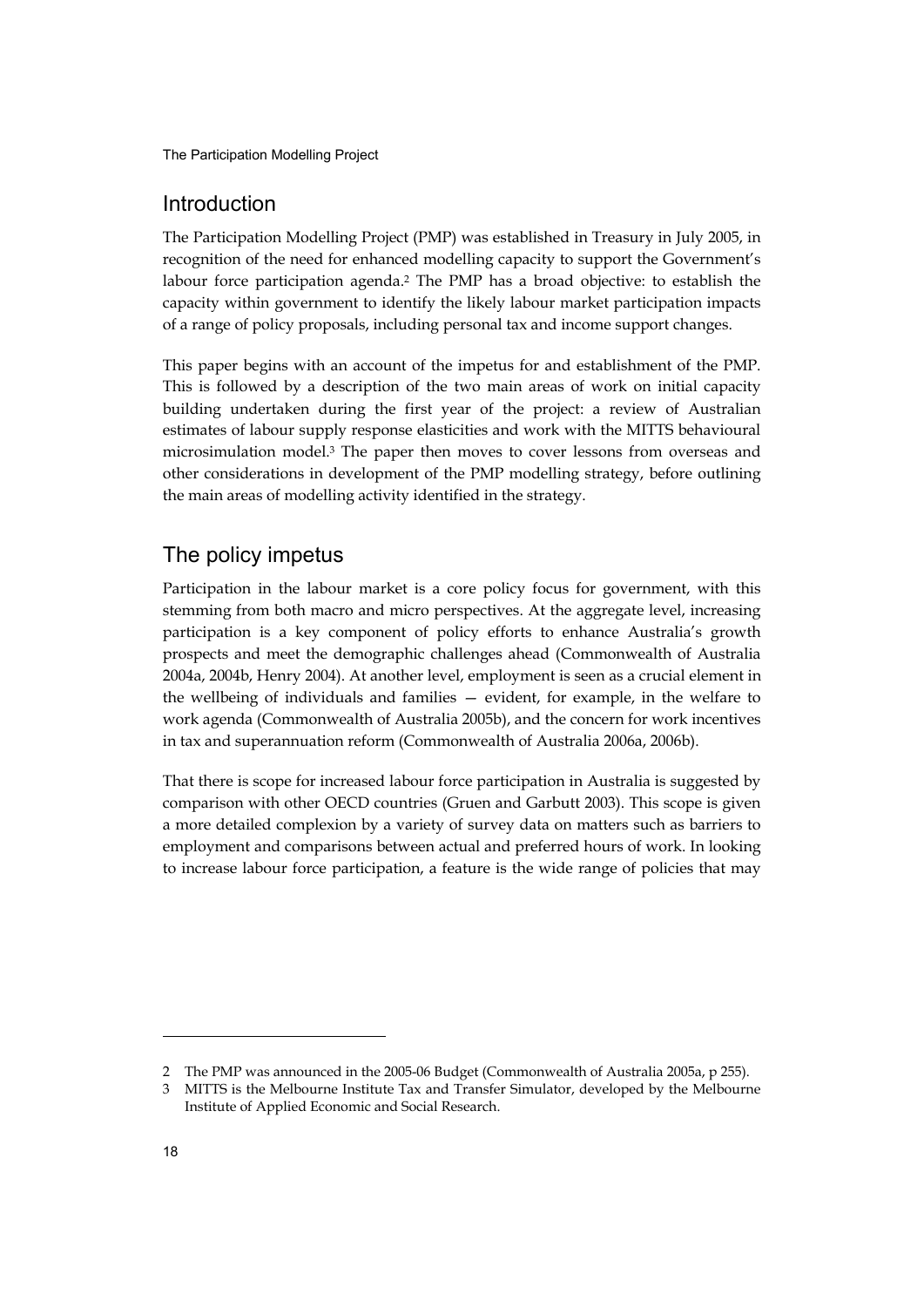have a bearing on outcomes. Tax, welfare to work, and superannuation policy have already been mentioned and there are many other relevant policy areas: for example, child care, training and industrial relations.4

Besides the diversity of relevant policy initiatives, the participation impacts of policy measures are seldom straightforward. Consider what might be seen as a simple example: the possible impact on participation of a cut in marginal tax rates. On the one hand, the tax cut will increase the return from working and make work more attractive than leisure (the 'substitution effect'). On the other hand, it will increase the after-tax income at the current level of hours worked which will operate in the opposite direction as an incentive to reduce hours worked (the 'income effect'). The outcome will depend on the balance between these two opposing effects. Moreover, the balance is likely to vary for people in different circumstances (for example, different income levels or family arrangements), as is their ability to gain employment or change hours of work. The underlying workings of financial incentives become even more intricate when policy change involves means-tested benefits. Non-financial issues and demand-side considerations can add further layers of complexity. Clearly, modelling likely participation impacts is not a simple matter.

The prominent role of labour market participation in the current policy debate has not been matched by the capacity to analyse and quantify the potential labour market participation effects of policies. Recognition of this provided the impetus for establishment of the PMP.

# The project

-

The PMP has been established as a unit in Treasury's Tax Analysis Division — the location of most of the other detailed individual- and household-level modelling undertaken by the department. The work of the PMP does, however, have relevance across Treasury and this is reflected in broad Treasury representation on the steering group that guides the project.

The PMP Steering Group also reflects the whole-of-government nature of the PMP, with representation from Treasury as well as from the Department of Employment and Workplace Relations (DEWR) and the Department of Families, Community Services and Indigenous Affairs (FaCSIA). The three departments are also represented on a

<sup>4</sup> A good indication of the range of policy relevant to labour force participation can be gained by reference to the scope of the recent parliamentary report on Working for Australia's future: Increasing participation in the workforce (Parliament of the Commonwealth of Australia 2005).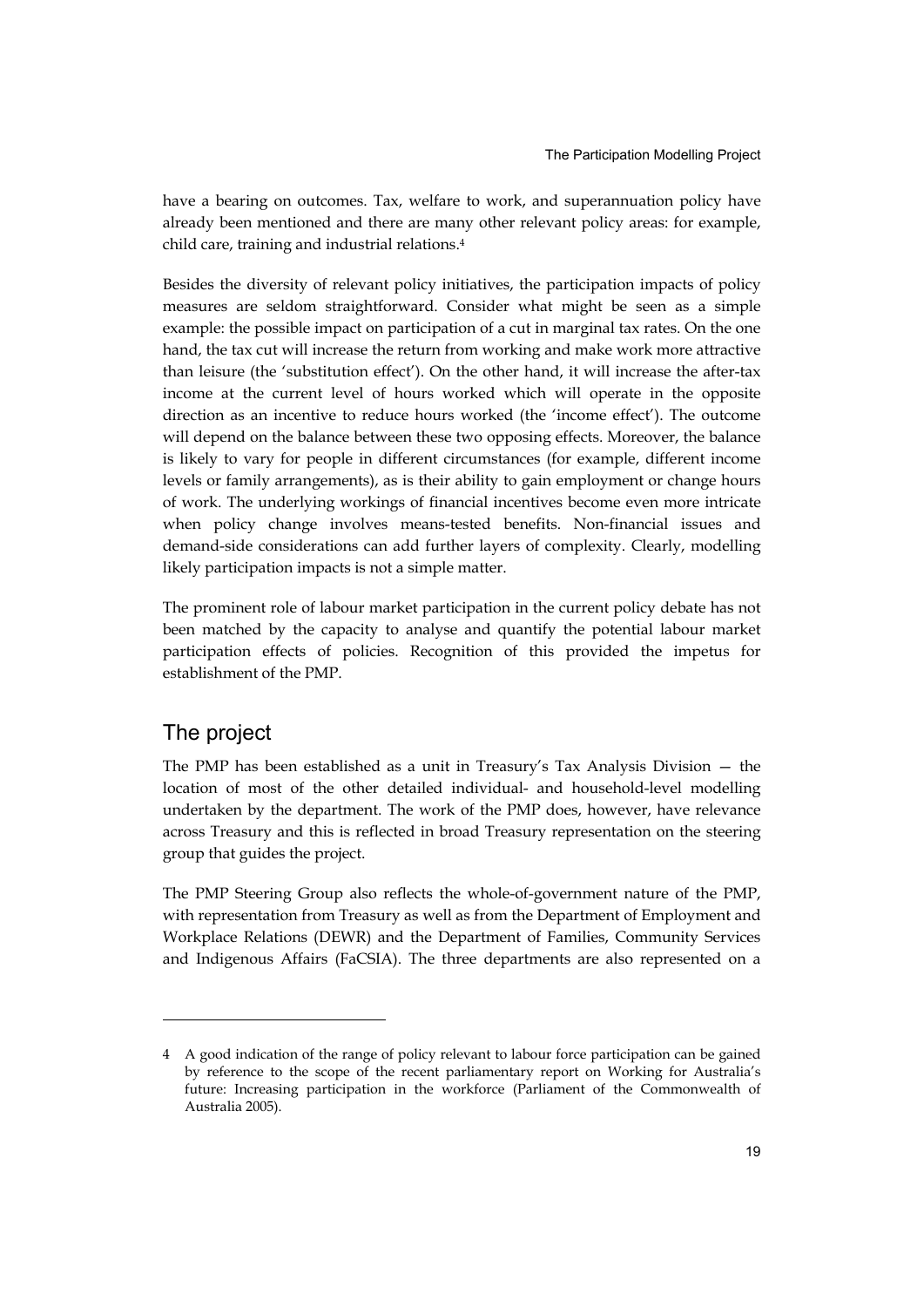Participation Modelling Technical Group that has been set up to facilitate collaboration on model development and model use across departments.

An Academic Reference Panel has been established to provide continuing input of academic expertise to the PMP. The panel, comprising Australian and international labour market experts, is ensuring that the work of the PMP is conducted to a high standard of rigour and draws on latest developments in the field.

# Initial capacity building

At the outset of the PMP, two areas were identified where better capacity to estimate participation impacts could be developed quickly. These were reviewing estimates of labour supply response elasticities and getting the MITTS behavioural microsimulation model operational in Treasury. These two activities accounted for much of the PMP effort over its first year.

## Elasticities of labour supply response

Summary labour supply elasticities can give an initial view of the likely labour supply response from a change in the financial incentives attached to work; for instance, stemming from a change in tax rates. Thus, for example, there is the established view that males of prime working age have labour supply elasticities that are very low possibly around 0.1 or 0.2. This means that a 1 per cent increase in their financial returns from work will result in just a 0.1 or 0.2 per cent increase in their labour supply. The corresponding elasticities for secondary earners, such as many partnered women, or sole parents are generally taken to be much higher, perhaps around 0.5 or even approaching 1.0 for some groups in the population.

A shortcoming with these summary elasticities is that they are just that — summary estimates at a broad level which conceal a complex pattern of responsiveness. They may provide a broadbrush impression of likely responses, but policy analysis typically requires a finer grain. Estimates of labour supply elasticities are, however, notorious for the considerable variation they exhibit. They vary, for example, according to estimation technique, data source and population subgroup, over time and across countries. As a result, a number of surveys of labour supply elasticities have sought to draw conclusions from the array of estimates.<sup>5</sup> These reviews, however, have generally

<sup>5</sup> See, for example, the major reviews by Killingsworth and Heckman (1986) and Blundell and MaCurdy (1999), and the more recent work by Evers, Mooij and van Vuuren (2005).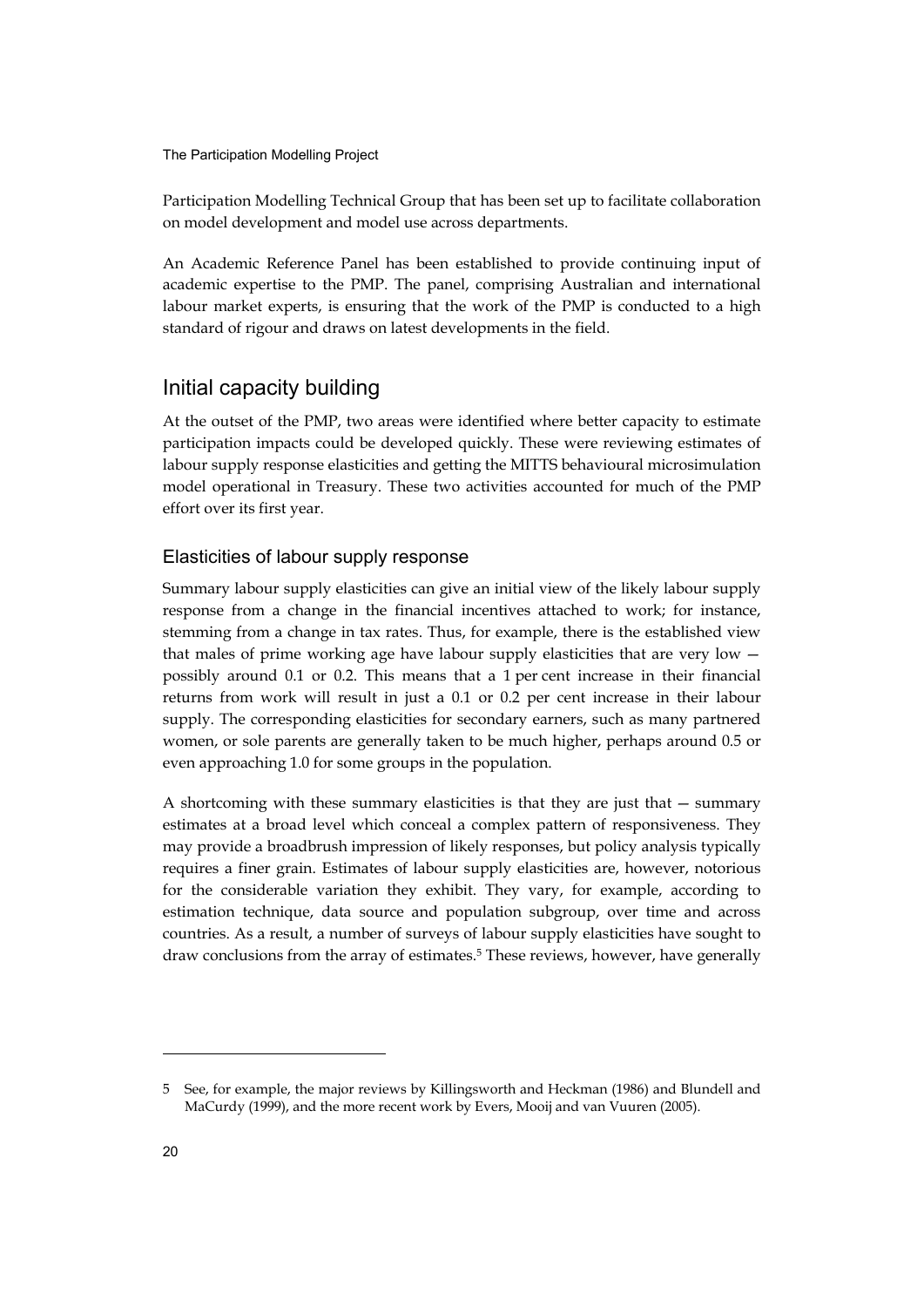not covered Australian estimates.6 A first task for the PMP has been to fill this gap with a comprehensive survey of Australian estimates of labour supply elasticities.

The published Australian research contains broadly similar results to overseas studies. It reveals significant variation in elasticities across groups in the population differentiated, for example, by income level, hours of work or family status. This highlights the importance of modelling based on individual- or family-level data. Reviewing elasticities has also been instructive in tracing the development of labour supply modelling. This is an evolving field with important developments over recent decades to take better account of the potential wages of those not working and of the complexities of tax/transfer systems.

### Melbourne Institute Tax and Transfer Simulator

The Melbourne Institute Tax and Transfer Simulator (MITTS) is a behavioural microsimulation model that has been developed by the Melbourne Institute of Applied Economic and Social Research (the Melbourne Institute) and incorporates the advances in labour supply modelling mentioned above (Creedy, Duncan, Harris and Scutella 2002). The development of MITTS from 1998 had drawn on the earlier experience with behavioural microsimulation at the United Kingdom Institute for Fiscal Studies.

Development of the Australian model was undertaken with Commonwealth assistance (through the then Department of Family and Community Services) and the intellectual property in MITTS is jointly owned by the Melbourne Institute and the Commonwealth. MITTS has increasingly been used by the Melbourne Institute and by third parties in analysis of tax and income support policy proposals.7 The Commonwealth had not yet established the capacity to operate the model fully, and doing so became a major initial task for the PMP. This has been combined with a detailed evaluation of the model. The work has been undertaken in close liaison with, and with assistance from, the Melbourne Institute.

In part, MITTS is like other static microsimulation models that estimate the budgetary and distributional impacts of changes in personal income tax and/or transfer payments, such as Treasury's personal income tax model or STINMOD (Lambert et al, 1994). But MITTS also includes a behavioural labour supply component that assumes that individuals, or couples, choose the number of hours they wish to work to maximise utility subject to a budget constraint. This provides the facility to estimate detailed labour supply responses to changes to personal income tax and income

<sup>6</sup> An important exception is the survey of Australian women's labour supply elasticities by Birch (2005).

<sup>7</sup> Examples can be found on the MITTS website at http://www.melbourneinstitute.com/labour/behavioural/MITTS.html.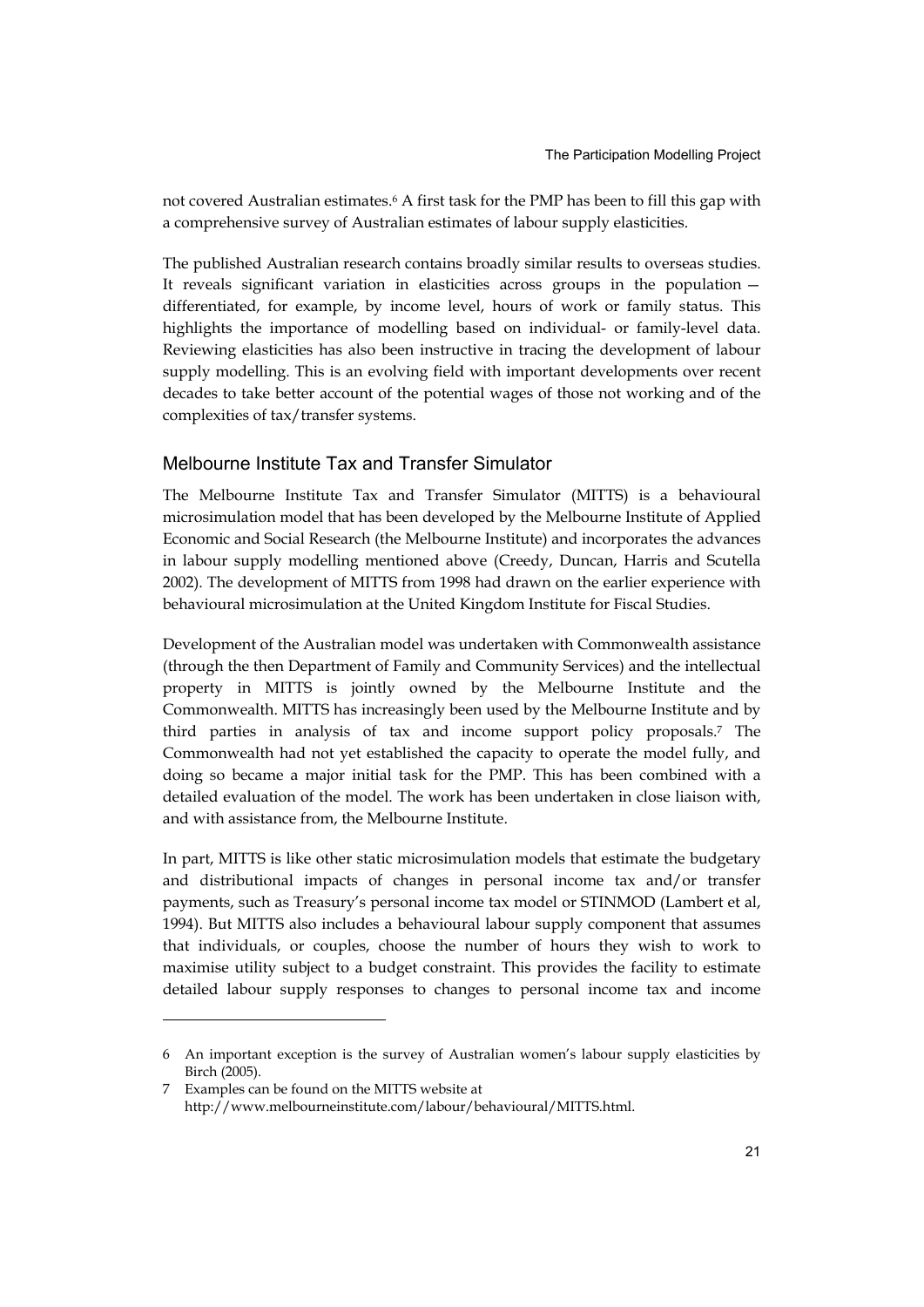support. The static nature of the model means that it creates a 'before' and 'after' snapshot for individuals but takes no account of the time path of change.

MITTS is an advanced and complex microsimulation model that can be very useful for exploring some of the labour market incentive effects of possible changes to tax and income support policy. This is despite the fact that the behavioural elements of MITTS only cover part of the population. Excluded groups are full-time students, the self-employed, people over 65 years old, and disabled people. The labour supply of these groups is fixed in the model.

For the population that is covered by MITTS, various considerations suggest that the model, at its current stage of development, is more useful for exploring relative orders of magnitude and patterns of possible labour supply responses than for making estimates of absolute labour supply responses. These considerations include issues with the timeframe of the model estimation data and with the quality of the modelling of labour supply for particular groups, and an assumption that people's observed labour supply is their preferred labour supply.

Perhaps most importantly, the usefulness of MITTS does not extend to providing a reliable basis for forecasting the employment impacts of changes to tax and income support policy. MITTS does not deal explicitly with the demand side of the labour market. It provides estimates of potential impacts based on incentives for individuals to vary their labour supply after a policy change. In the case of the labour market impact of tax cuts, MITTS will estimate the potential increase in employment, assuming the existence of adequate and appropriate labour demand. The impact of the demand side, and the timeframe over which any change in employment is likely to take place, are fundamental qualifications to estimates from MITTS. These questions are receiving attention in PMP work.

## Lessons from overseas

Drawing on the overseas experience with participation modelling has been an important input into identification of the PMP modelling strategy. There is a good deal of common ground in the participation policy issues, and thereby modelling questions, being faced by Australia and other countries.<sup>8</sup> Looking at overseas experience provides a reminder of the potentially vast scope of participation modelling — in terms of policy issues, particular population groups, and timeframes.

<sup>8</sup> Leaders in the field include Norway, Sweden, Denmark, the Netherlands, the United Kingdom, the United States and Canada.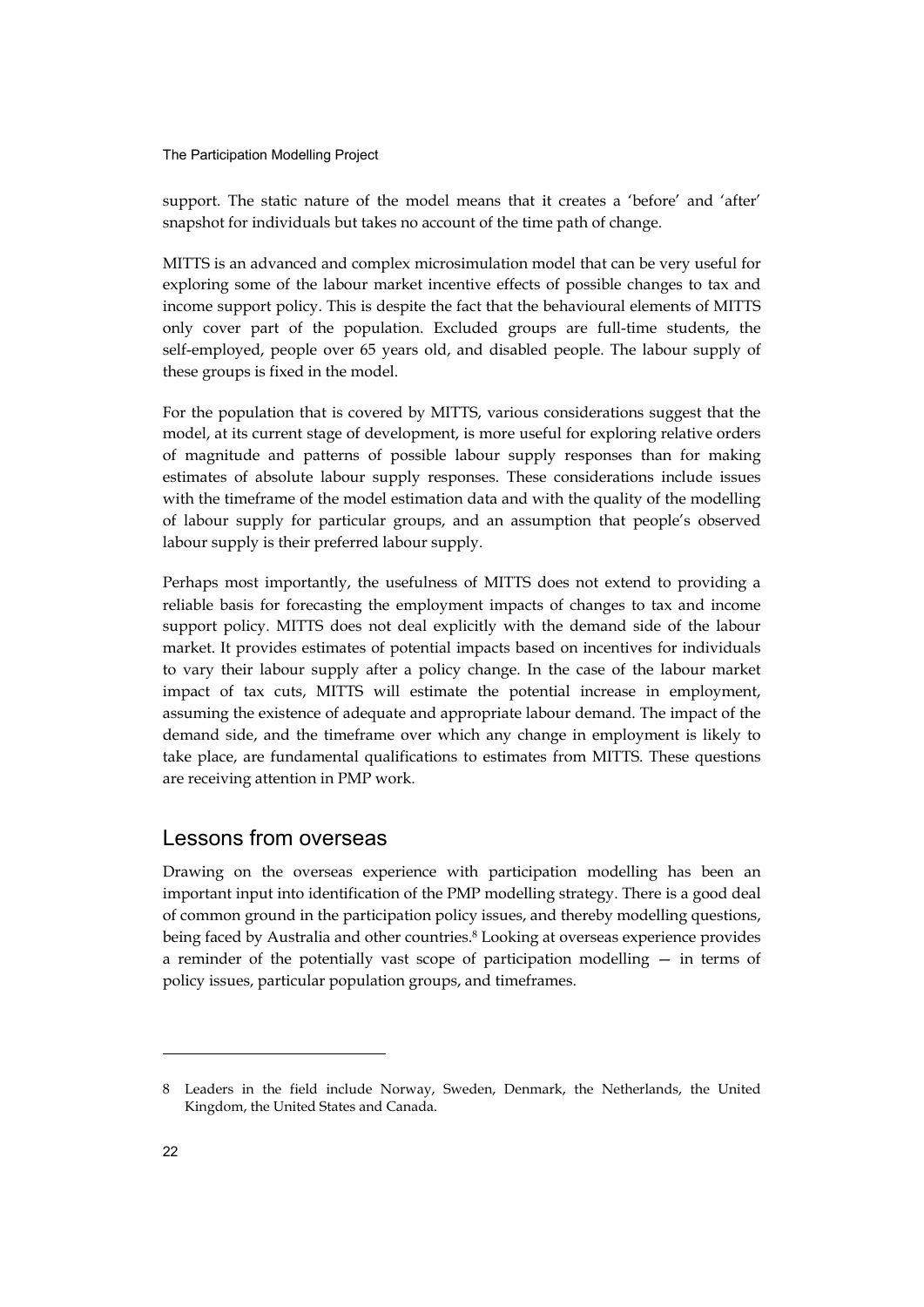Related to the diversity of participation questions, and also to the difficulty of modelling behaviour, it is clear that there are no easy answers to modelling participation, nor are there standard approaches. Instead, governments draw on a wide range of techniques and information to address these issues. This range spans formal modelling (such as microsimulation and computable general equilibrium modelling), natural experiments, informal and ad hoc modelling, rule-of-thumb elasticities and, of course, a good dose of informed judgment.

While the emphases and approaches vary from one country to another, there are two themes in the general approach to participation modelling in other countries:

- 'An eclectic approach' given the uncertainties about behavioural responses, and the modelling difficulties, other governments frequently use a range of estimation and modelling techniques to hone in on likely responses ('triangulation').
- 'Keep it simple' while there is a common quest for more sophisticated modelling of labour market response, this is accompanied by concerns about the useability of modelling and care not to stretch modelling beyond its capabilities.

Technical and conceptual advances in participation modelling are being made, though these stand to add to or strengthen strings in the bow, rather than revolutionise the approach by governments to the analysis of these issues. Finally, the overseas experience repeatedly reinforces the point that modelling possibilities are very much constrained by the quality of available data.

# Developing the modelling strategy

Given the broad objective for the PMP, the appropriate modelling direction for the PMP was not immediately evident at the outset of the project. Embarking on a particular course of detailed and sophisticated model development is not a trivial decision. Indeed, the PMP evaluation of MITTS, including detailed checking of computer code, served as a salutary reminder to all involved of the importance of, and resources needed for, maintenance and quality control of a complex model.

Given the range of possible modelling directions, development of the PMP modelling strategy was the other emphasis in the first year of the PMP alongside the initial capacity building. Development of the modelling strategy has drawn on a range of inputs. These have included: continuing discussion with the PMP Steering Group, consultation with overseas government and research organisations, and advice from the Academic Reference Panel (including at a workshop held in June 2006) and other experts. In addition, the strategy has been informed by the evaluation of MITTS, the review of labour supply elasticity estimates and their underlying methodologies, and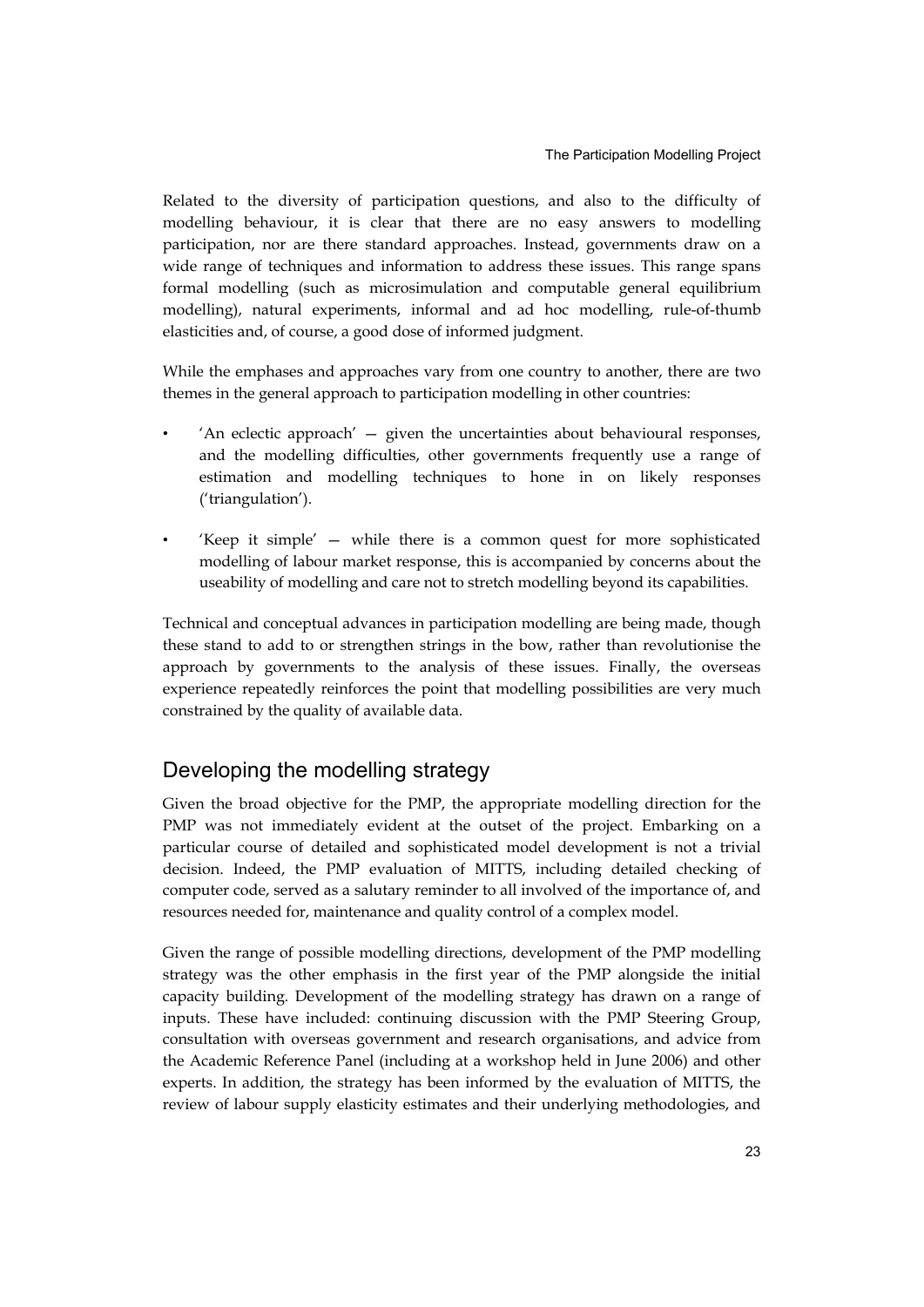broad-ranging background research into policy issues, modelling techniques and data availability.

### Considerations

A number of key considerations have had a bearing on development of the PMP modelling strategy.

#### Purpose of modelling

The role of the PMP is to enhance participation modelling capacity within government. The purpose is to contribute to practical policy analysis — by enhancing and complementing the range of tools that can be used to develop a view on likely participation impacts. This has some implications for the general design principles and modelling approaches to be used. In particular, use in the provision of policy advice highlights the need for rigour and the importance of: transparency, ease of understanding, the ability to explain model outcomes, and recognition of the inevitable uncertainty about estimated behavioural responses. It also means that model run-time is important.

Building lasting capacity, rather than a one-off modelling effort, has implications for the attention given to the ease of updating, documentation and training. This is particularly the case with modelling in government where staff turnover tends to be higher than in academia. The purpose of the modelling — notably the 'useability' of modelling — may also place some constraint on the scale and complexity of modelling.

#### The modelling environment

The PMP was established with the understanding that capacity would be developed either by adopting and modifying existing quantitative models or by developing new modelling. There is a need to avoid duplication with other modelling development, to take advantage where possible of other modelling work, and to have consistency where appropriate with other modelling in government.<sup>9</sup>

#### Resources

The PMP budget allows for significant development of modelling capacity. Besides work undertaken by the PMP team, the project includes provision for the external commissioning of aspects of research and development (including joint work), and for collaborative work with other government departments.

<sup>9</sup> For example, there is the APPSIM dynamic microsimulation modelling project being undertaken by NATSEM in partnership with a number of Australian Government agencies (see www.natsem.canberra.edu.au/appsim).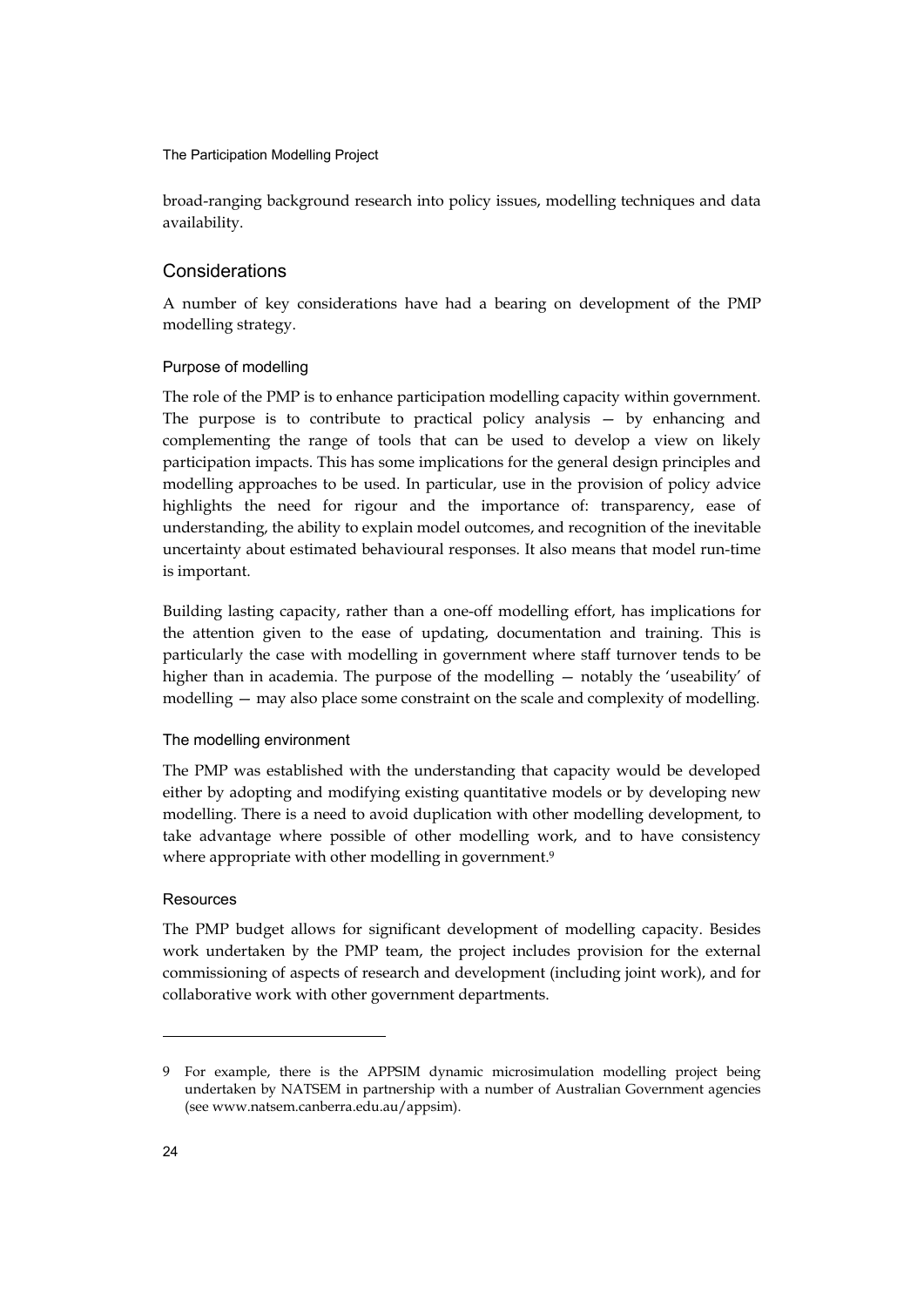#### Data availability

The scope of potential model development is largely constrained by available data. It is true that much modelling work can be concerned with filling gaps in available data, though this is more a marginal activity and the richness and timeliness of available data are very real constraints. These constraints will apply differently to specific areas of modelling. They need to be viewed not only in terms of data availability at present, but also with regard to the future availability of data — important for updating purposes and possible model extensions. Cross-sectional and longitudinal survey data are primary sources. Administrative data can also be an important source. Modelling of particular policy areas and population groups is likely to require some imputation of information.

#### Multiple models

The PMP is proceeding with the view that different types of models will be appropriate for particular aspects of modelling participation impacts. The expected outcome is thus a suite of tools, rather than a single model. Certainly, there are advantages where a single model or model framework can be used to address a range of policy issues. However, differences in the nature of policy issues, different timeframes, different data requirements, and the general experience that useful models tend to be those that have been developed with a specific purpose, all point to the need to be open to multiple models. There is also the argument for using more than one model to provide estimates on a particular question, with the greater confidence this may provide on both the likely direction and magnitude of impacts.

#### Incremental development of capacity

A staged approach to model development — with discrete steps within the model development plan — provides a number of benefits for the project. An incremental approach to development provides the discipline of milestones with the opportunity for periodic review and, if necessary, redirection along the way. It also allows for the progressive increase in modelling capacity which is important for both practical reasons and for demonstrating the value of the modelling development.

#### The need to focus the modelling effort

The range of policy areas with potential labour market impacts is vast, and it has been important to identify the priority policy areas for the PMP. Addressing this question has been an initial emphasis for the project. The focus of attention has been determined with regard to current priorities and emerging policy areas, the feasibility of useful modelling, and the need to avoid duplication with other modelling work. A number of policy areas have been identified as high priority for initial investigations (though not necessarily formal modelling) by the PMP. These include: personal income tax, family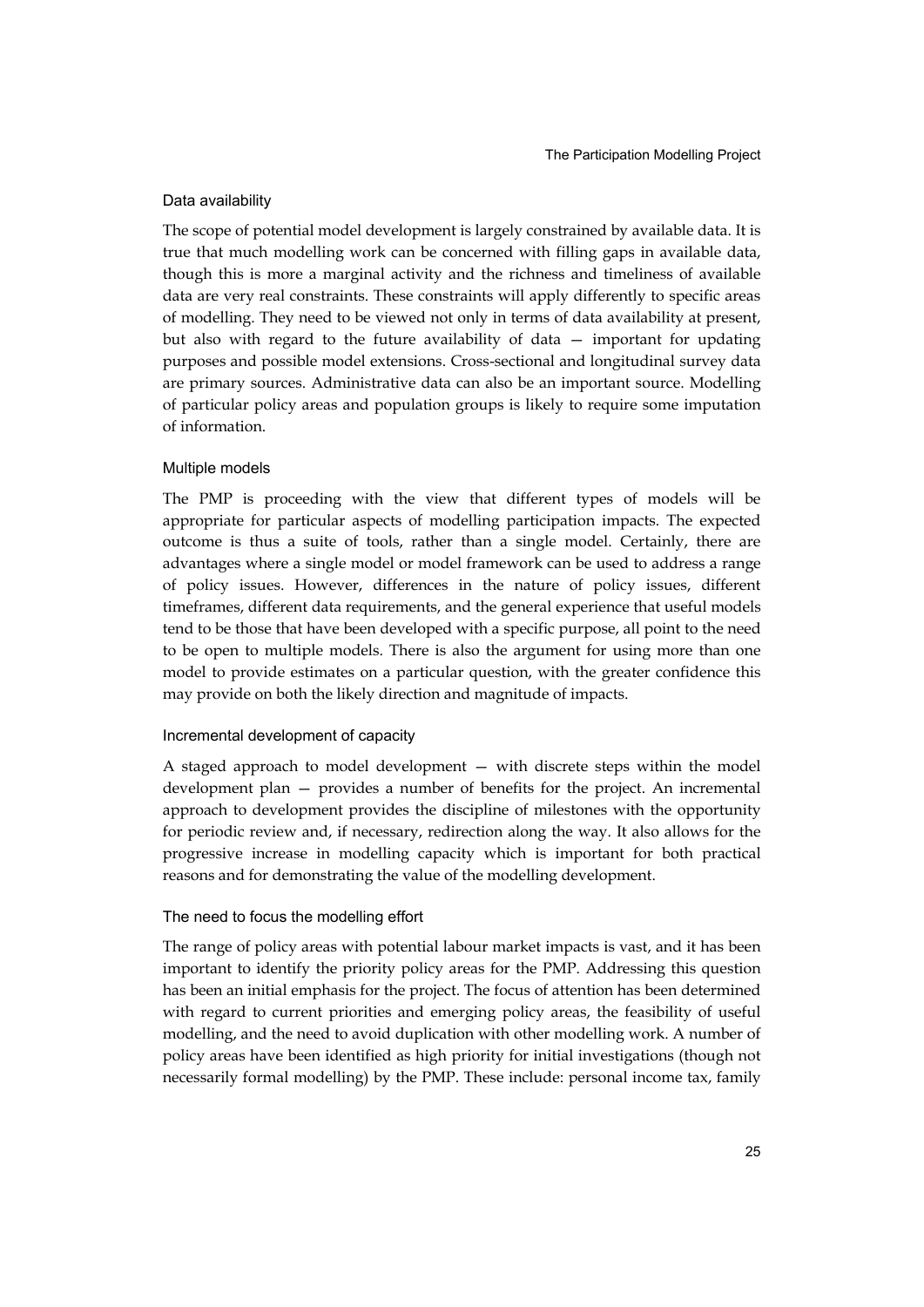payments, welfare to work, child care, retirement and superannuation, child support, and wages.

# The PMP modelling strategy

The resulting PMP strategy identifies three main areas of modelling work: behavioural microsimulation, modelling of the retirement decision, and accounting for the demand side and adjustment paths. In support of these three focus areas, and also across the broader scope of participation issues, the strategy includes maintaining an understanding of the policy debate, the body of evidence on participation responses, and relevant data.

### Behavioural microsimulation

There is a central, feasible and useful role for behavioural microsimulation (in the style of MITTS) in a number of the policy areas that have been identified as priorities for investigation. There are three parts to the planned work on behavioural microsimulation modelling:

- maintenance of the MITTS capacity;
- improvements to the behavioural microsimulation capacity; and
- extensions to the behavioural microsimulation capacity.

MITTS provides the capacity to estimate the potential labour supply responses from changes to the personal tax and income support systems (for the population excluding the self-employed, full-time students, the disabled and people aged 65 years or over). Basic maintenance of MITTS will provide continued capacity for this type of analysis. This will require the updating of MITTS (base data, behavioural estimations, and parameters) and training to ensure that staff are skilled in the use of MITTS. It will involve continued liaison with the Melbourne Institute and collaboration with MITTS users in DEWR and FaCSIA.

The evaluation of MITTS has identified a number of areas where the model may be improved. These include technical issues, such as model run-time, and modelling issues, such as the way that the wages that non-workers could earn if they gained employment are imputed. There is also the broad question of whether the behavioural microsimulation capability of MITTS is best kept in a separate model or whether it should be integrated with other Treasury modelling.

Regarding extensions to the behavioural microsimulation capacity, as mentioned above, MITTS currently excludes a number of population groups: disabled people,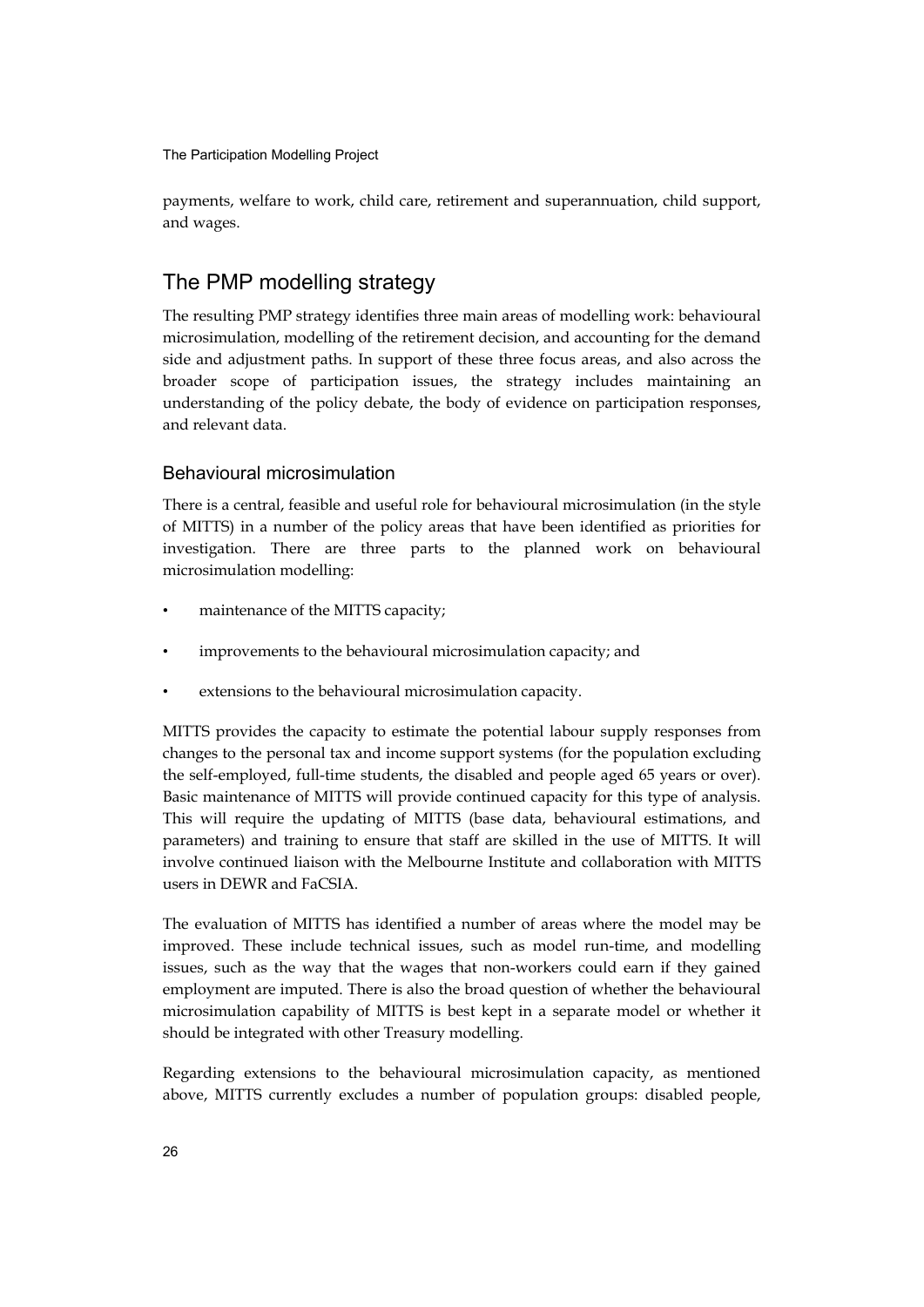full-time students, people aged 65 years and over and the self-employed. There are also key policy areas which are not modelled, including aspects of welfare to work policy, child support, child care and minimum wages. Extending behavioural microsimulation to include some of these population and/or policy areas would greatly expand the potential range of policy options that could be modelled.

### The retirement decision

While clearly an important policy issue, Australian modelling of the retirement transition/decision is not well advanced by international standards. Reasons for this have included the limited availability of longitudinal and asset data, although these impediments are gradually reducing. Modelling of the retirement decision requires a different approach to MITTS-style static behavioural microsimulation. In particular, it needs a better capacity to handle dynamics. The aim of the work in this area is to develop modelling which will allow estimation of the impact on labour force participation of older workers of policy changes in the areas of taxation, superannuation and income support.

### The demand side

Behavioural microsimulation models such as MITTS do not include explicit consideration of the demand side of the labour market and they abstract from the time path of adjustment after a policy change. Addressing this limitation is important to understand better how changes in financial incentives translate into employment. It is similarly important that modelling of the retirement decision takes account of the demand side.

Consideration of alternative approaches to addressing these issues has led to the view that the most promising way forward for the PMP is through the addition of some form of demand side constraint to labour supply modelling, rather than through attempting any sophisticated macro-micro model linkage. Examples of such demand-side constraints include the application of demand elasticities to the output of a labour supply model, the application of demand side restrictions to labour supply preferences for individuals within a microsimulation model, and the development of a view on the likely time path of adjustment.

A related issue is macro feedback (through, for example, changing wage rates) which may be important with large-scale policy change. Consideration of the options for dealing with this issue will continue.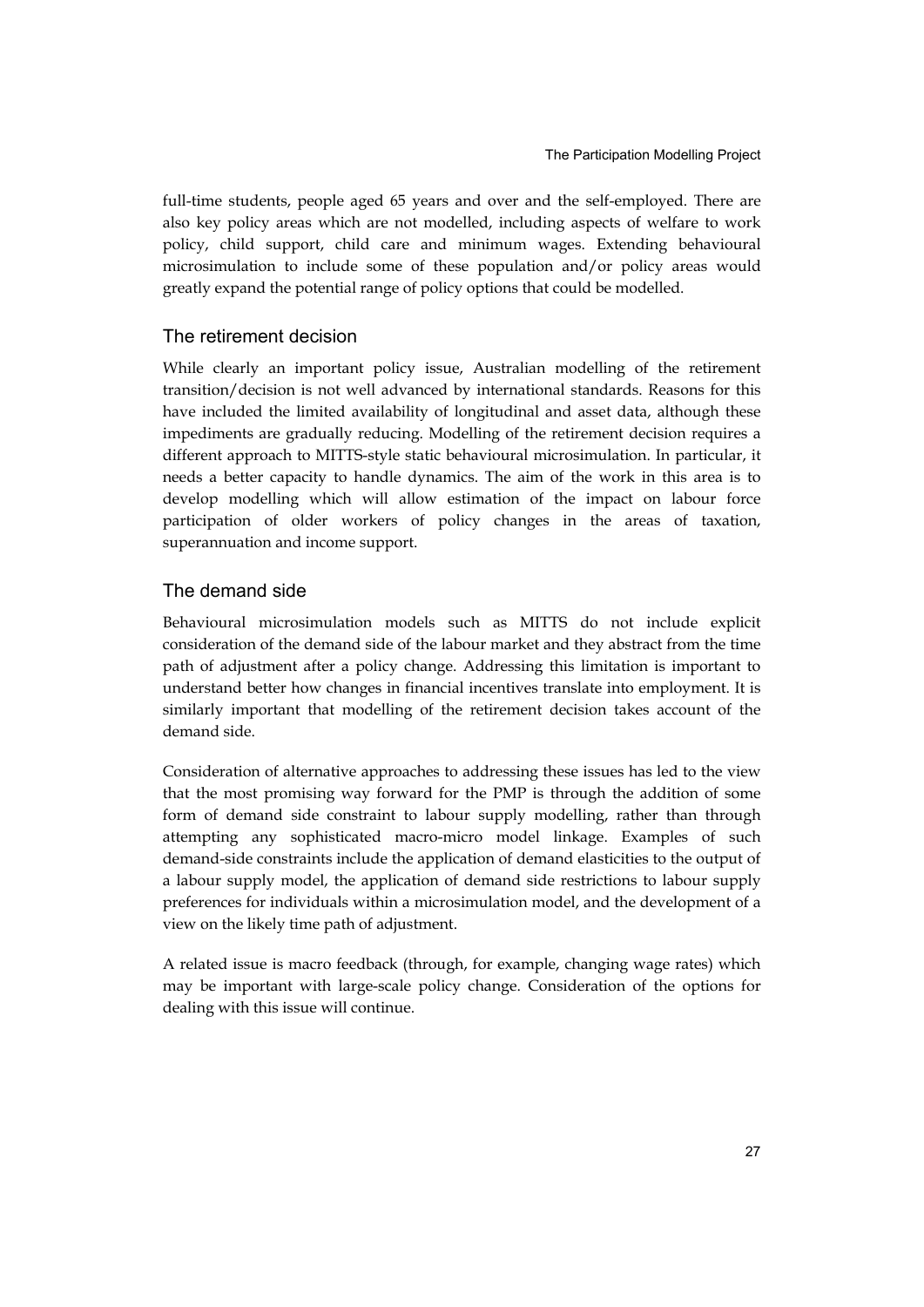### The next steps

The focus of PMP work over the coming period will be on the three areas described above. This modelling development will continue to draw on the advice from the PMP Steering Group and Academic Reference Panel and, importantly, will proceed in an incremental and flexible manner. The PMP strategy allows for possible shifts in emphases in response, for example, to changing policy priorities, the availability of new data, or other modelling developments. Above all, the approach being taken by the PMP reflects the need for the modelling effort to be useful in practical policy analysis, by enhancing and complementing the range of tools that are available for developing a view on likely participation impacts.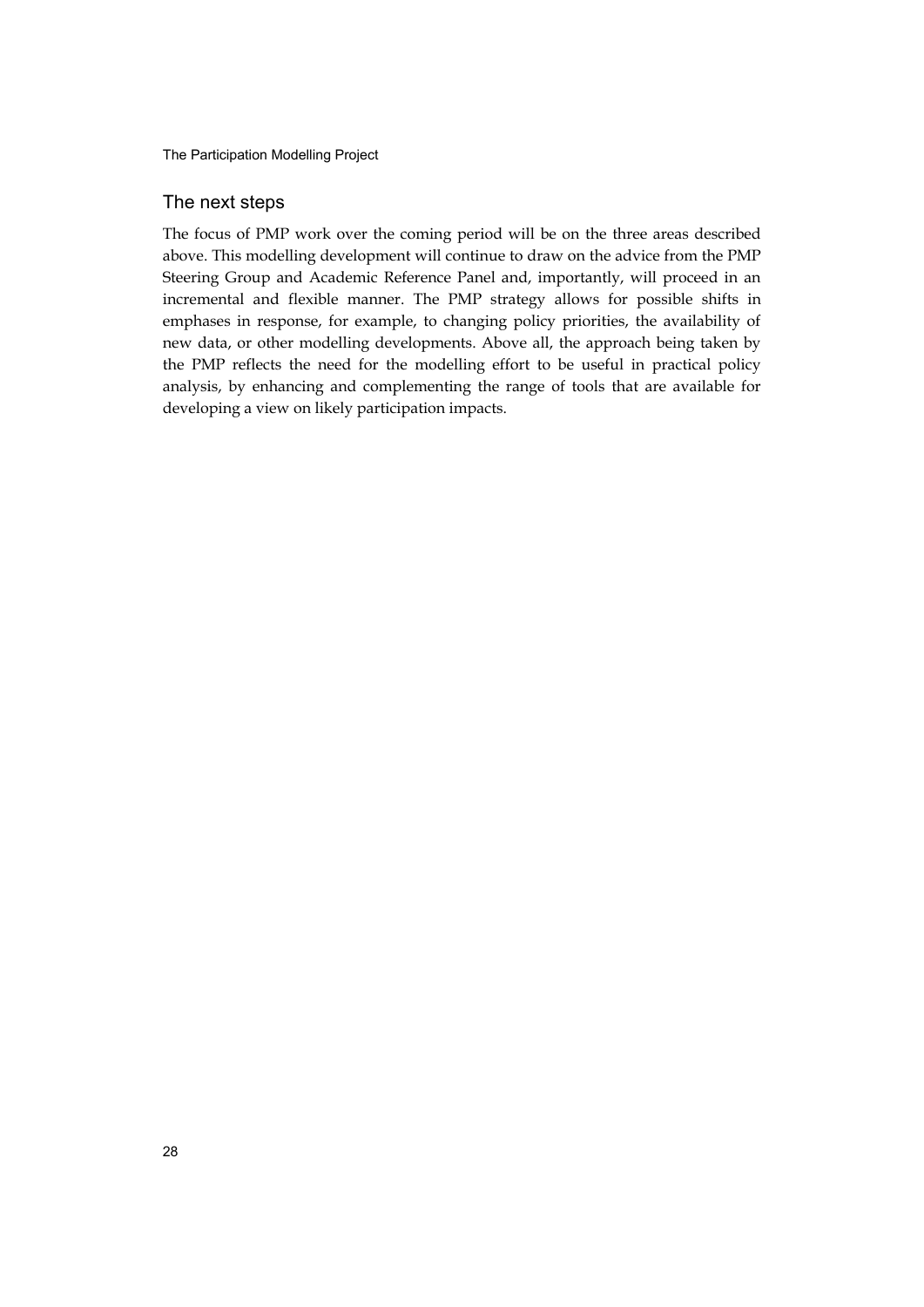# References

Birch, E 2005, 'Studies of the labour supply of Australian women: what have we learned?', *The Economic Record*, vol 81, no. 252, pp 65-84.

Blundell, R and MaCurdy, T 1999, 'Labor supply: a review of alternative approaches', in Ashenfelter, O and Card, D (eds), *Handbook of Labor Economics Volume 3A*, North-Holland, Amsterdam.

Commonwealth of Australia 2004a, *Australia's Demographic Challenges*, 25 February, Canberra, www.demographics.treasury.gov.au.

Commonwealth of Australia 2004b, 'Sustaining growth in Australia's living standards', Statement 4 in *Budget Strategy and Outlook 2003-04*, Budget Paper No. 1, 13 May, Canberra, www.budget.gov.au.

Commonwealth of Australia 2005a, *Budget Measures 2005-06*, Budget Paper No. 2, 10 May, Canberra, www.budget.gov.au.

Commonwealth of Australia 2005b, *Welfare to Work*, 10 May, Canberra, www.budget.gov.au.

Commonwealth of Australia 2006a, *Continuing Tax Reform*, 9 May, Canberra, www.budget.gov.au.

Commonwealth of Australia 2006b, *A Plan to Simplify and Streamline Superannuation*, 9 May, Canberra, www.simplersuper.treasury.gov.au.

Creedy, J, Duncan, AS, Harris, MS and Scutella, R 2002, *Microsimulation Modelling of Taxation and the Labour Market*, Edward Elgar, Cheltenham.

Evers, M, de Mooij, R and van Vuuren, D 2005, 'What explains the variation in estimates of labour supply elasticities?', *CPB Netherlands Bureau for Economic Policy Analysis*, Discussion Paper no. 51, The Hague.

Gruen, D and Garbutt, M 2003, 'The output implications of higher labour force participation', *Treasury Working Paper 2003-02*, www.treasury.gov.au.

Henry, K 2004, 'The fiscal and economic outlook', Address to the Australian Business Economists, 18 May, Sydney.

Killingsworth, MR and Heckman, JJ 1986, 'Female labor supply: a survey', in Ashenfelter, O and Layard, R (eds), *Handbook of Labor Economics Volume 1*, North-Holland, Amsterdam.